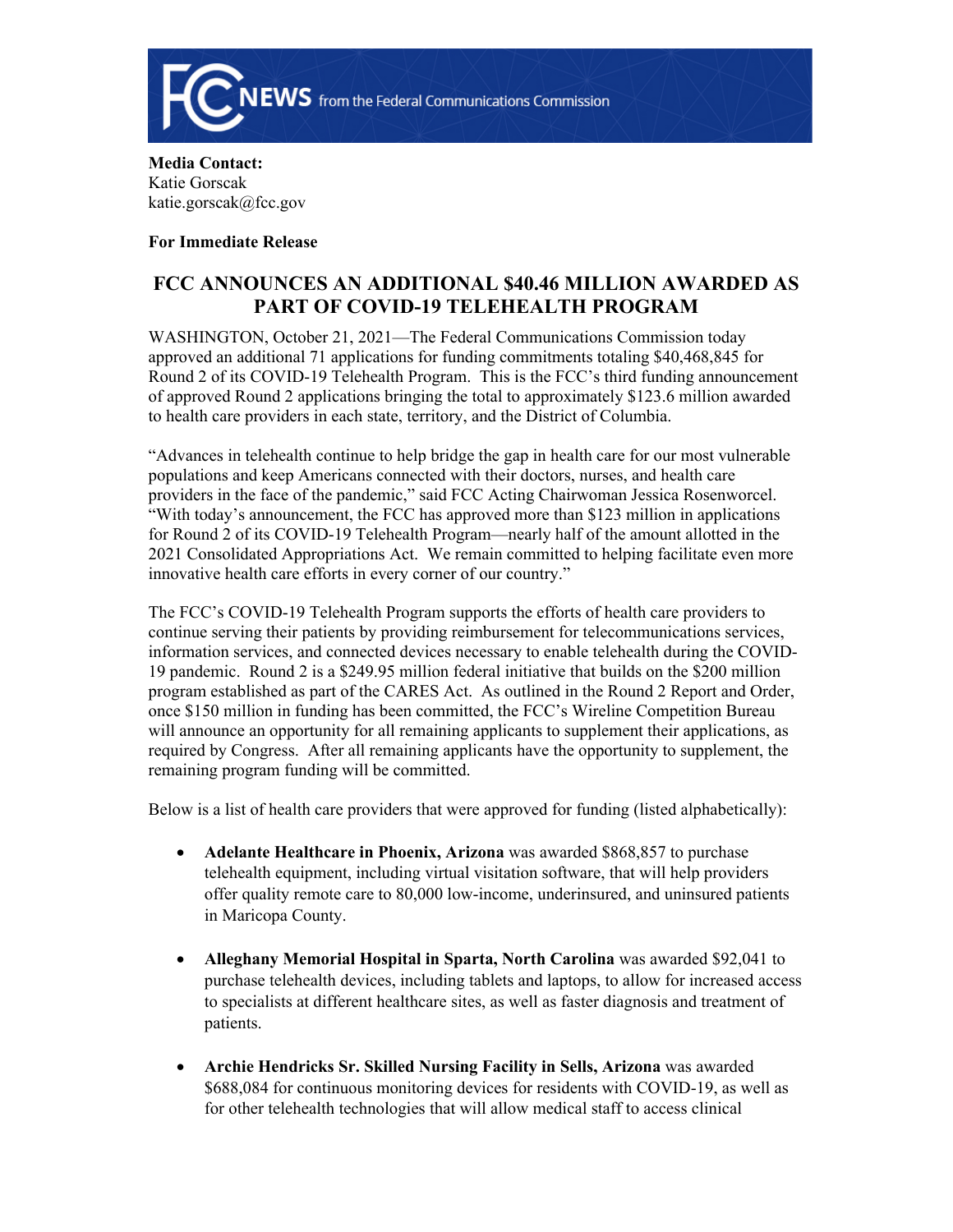information, consult with offsite specialists, and decrease strain on personal protective equipment by reducing the number of times that staff must enter a patient's room.

- **The Asian Human Services Family Health Center in Chicago, Illinois** was awarded \$400,725 for mobile devices and cellular data service to allow providers to monitor and conduct at-home appointments with high-risk and vulnerable patients.
- **Baptist Health Medical Center in Little Rock, Arkansas** was awarded \$999,277 to purchase telehealth carts and video monitoring equipment to safely care for and monitor COVID-19 positive patients remotely, and to easily allow for communications between patients and doctors, specialists, and family members.
- **Berkshire Health Systems in Pittsfield, Massachusetts** was awarded \$1,000,000 to purchase laptops, tablets, and telehealth software in order to deliver quality remote health care as the only hospital provider in an area with 124,000 people.
- **CareSouth Carolina in Hartsville, South Carolina** was awarded \$242,334 to purchase laptops and mobile telehealth devices to provide reliable and high-quality remote care to their most vulnerable patients, many of whom come from rural and lowincome communities.
- **The Center for Family and Child Enrichment in Miami Gardens, Florida** was awarded \$78,204 to purchase devices, software and equipment to enable health care providers to offer telehealth services to patients, including enhanced pediatric and behavioral care via remote visitation.
- **CenterPlace Health in Sarasota, Florida** was awarded \$91,179 for glucometers and other remote monitoring devices that will connect physicians with patients that are living at or below poverty level, and will help physicians improve patient diagnosis and treatment during the pandemic.
- **Chestnut Health Systems in Bloomington, Illinois** was awarded \$271,866 for telehealth devices, including remote monitoring devices and other connected hardware, which will increase access to health care for their patients during the pandemic.
- **Collier Health Services in Immokalee, Florida** was awarded \$506,652 for remotemonitoring devices and telehealth software that will help facilitate efficient treatment to high-risk individuals and help patients avoid unnecessary emergency department visits.
- **Community Health Centers of Pinellas in Clearwater, Florida** was awarded \$962,184 to purchase remote patient monitoring kits, as well as network equipment, to provide safer and better health care access to its patients in low-income communities.
- **Community Health Center of Richmond in Staten Island, New York** was awarded \$335,995 for telehealth carts, software and video equipment to offer high quality, synchronous video treatment to patients, as well as mobile devices and services to allow providers to serve patients from any location.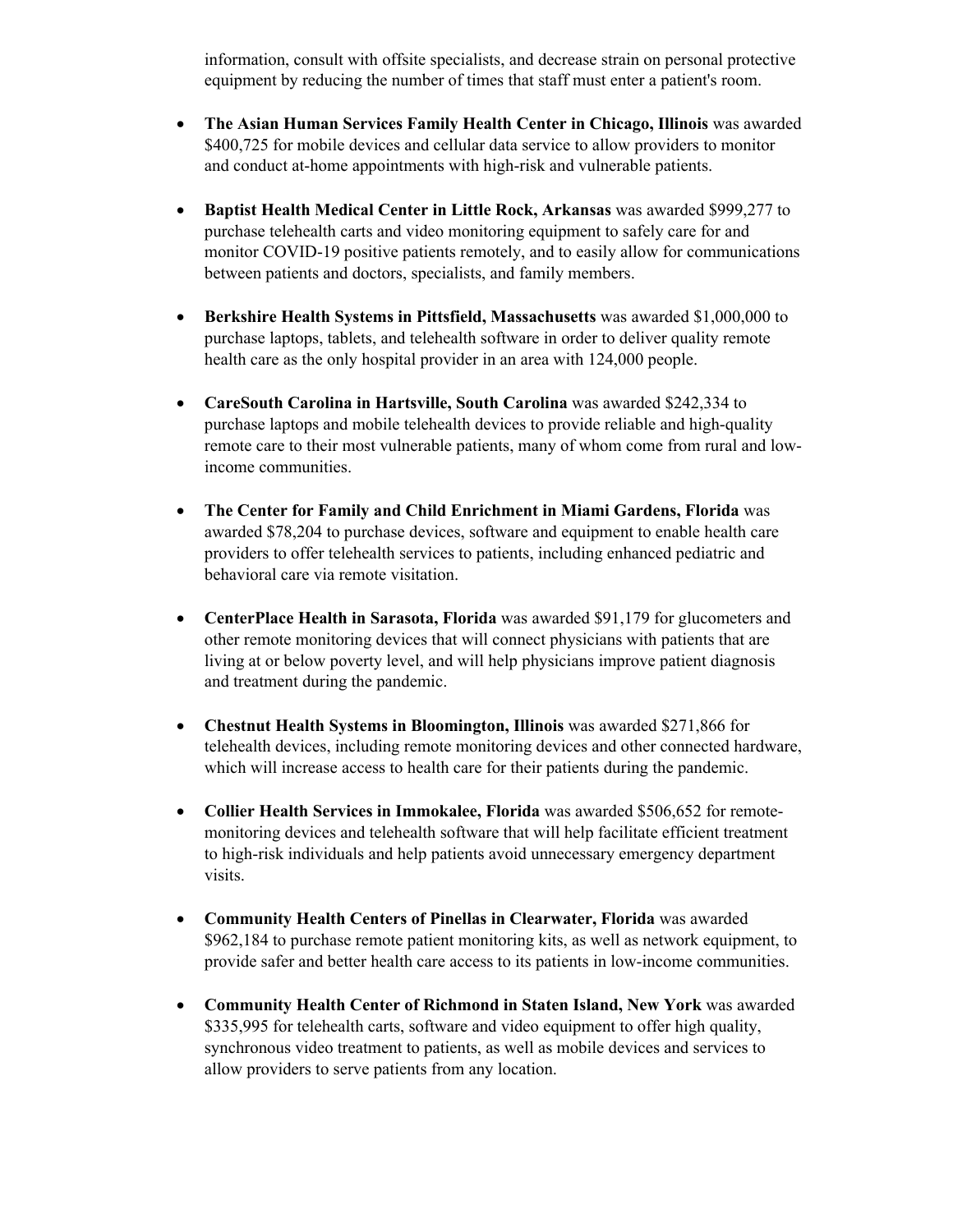- **The C.W. Williams Community Health Center, in Charlotte, North Carolina** was awarded \$312,399 for cellular devices and remote patient monitoring devices, including glucometers, blood pressure monitors, and wireless home exam kits with thermometers, otoscopes, and stethoscopes, to facilitate the delivery of health care services for the prevention, diagnosis, treatment, and follow-up of chronic disease management during the COVID-19 pandemic.
- **Denver Health in Denver, Colorado** was awarded \$529,250 to purchase tablets and imaging devices to support video visits and consultations with high-risk patients that will decrease the amount of travel required by patients, and to implement remote patient care services, including monitoring of fetal heart tones, post-operative patient care, dental education, mental and behavioral health, and physical therapy.
- **DuBois Regional Medical Center in DuBois, Pennsylvania** was awarded \$530,800 to purchase a telemedicine platform and equipment that will improve remote in-home monitoring, increase access to physicians without requiring patients to travel, and encourage better compliance with medications and care recommendations.
- **El Paso County Hospital District in El Paso, Texas** was awarded \$763,050 to expand telehealth delivery by purchasing telehealth carts and virtual triage devices, which will conduct remote assessments of patients and determine whether they need to visit the emergency room.
- **Empower U Community Health Center in Miami, Florida** was awarded \$301,554 to purchase connected devices, including otoscopes and stethoscopes, that support comprehensive remote patient visits through a new telehealth system.
- **Erie Family Health Center, Inc. in Chicago, Illinois** was awarded \$409,678 to purchase laptops and wireless headsets to facilitate direct telehealth care to patients by allowing providers to quickly and efficiently communicate with their patients.
- **Evergreen Health in Buffalo, New York** was awarded \$160,806 to purchase connected devices, including scales and blood pressure monitors, to increase access to telehealth for low-income patients, thereby reducing the risk of COVID-19 exposure for the populations it serves.
- **Family Christian Health Center in Harvey, Illinois** was awarded \$124,667 for VoIP video phones and cloud technology to support telehealth delivery by enabling remote consultation and medical care, especially for seniors and other vulnerable populations that struggle to use more conventional smartphones.
- **Family First Health Corporation in York, Pennsylvania** was awarded \$620,510 for telehealth devices and software, including laptops, cameras, headsets, and video platform licenses, to support the delivery of telehealth to their patients during the COVID-19 pandemic by enabling remote communication between patients and medical providers.
- **Family Health Centers in Okanogan, Washington** was awarded \$212,164 to purchase laptops, phones, headsets, and take-home monitoring devices to help patients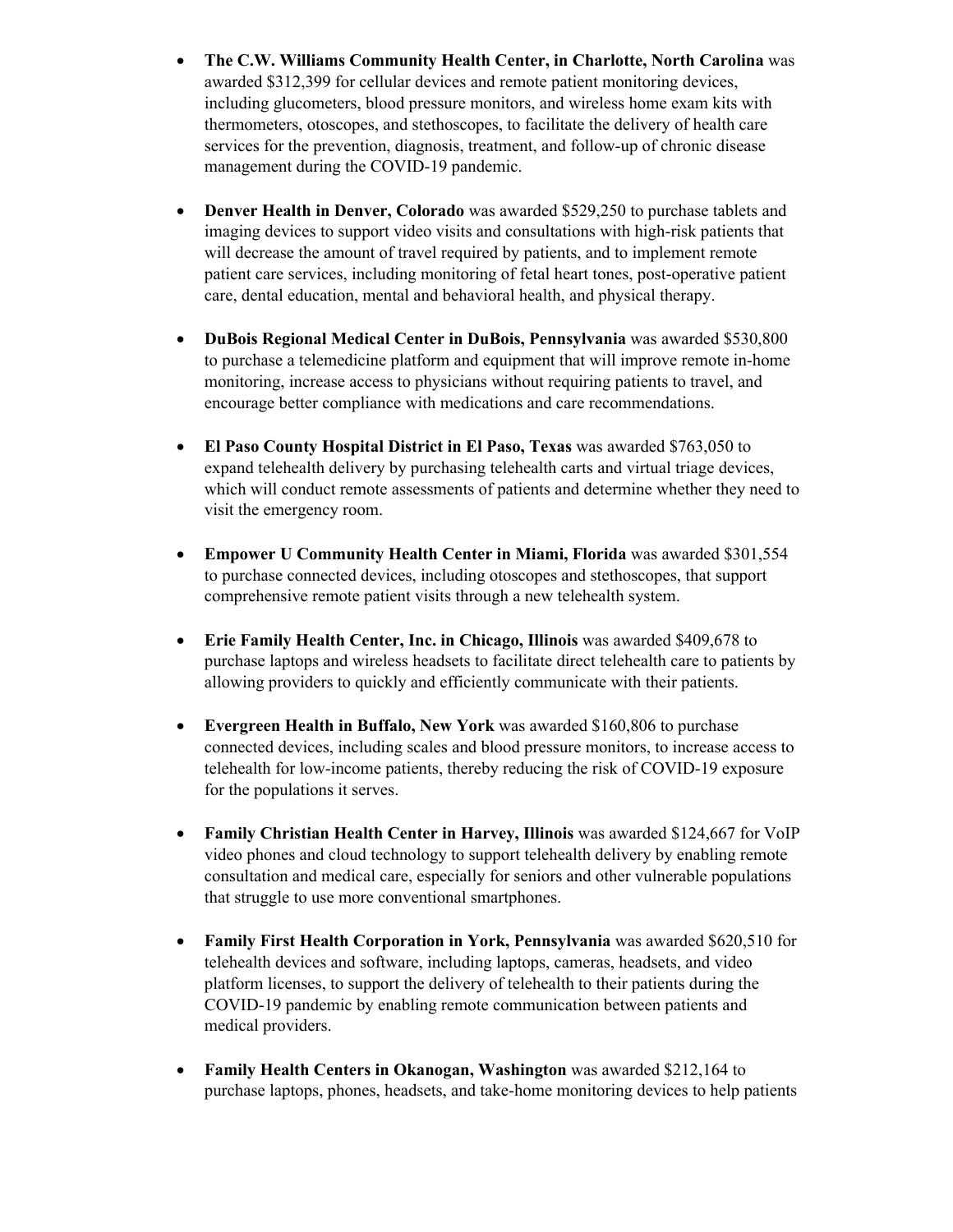in a community with a large population of Hispanic migrants that experienced high rates of COVID-19 avoid unnecessary in-person clinic visits.

- **•** First Nations Community HealthSource in Albuquerque, New Mexico, a Federally Qualified Health Center that serves Tribal and Hispanic communities, was awarded \$655,395 for laptops and connected devices that support remote patient monitoring, which will help ensure proper treatment of patients in their homes without requiring inperson visits during the COVID-19 pandemic.
- **Forsyth Memorial Hospital in Winston-Salem, North Carolina** was awarded \$1,000,000 to purchase telemedicine carts, tablets, and other specialized equipment, which will allow providers to remotely assess the severity of patients' illnesses, and thereby reduce hospital admissions and reduce the spread of COVID-19.
- **FoundCare, Inc. in West Palm Beach, Florida** was awarded \$942,083 to purchase telehealth devices, including laptops, tablets, speakers, cameras, and data plans, to support the telehealth needs of two new community health centers that provide health care to underserved communities in Palm Beach that are currently without access to health services.
- **Golden Valley Health Centers in Merced, California** was awarded \$509,048 for connected blood pressure cuffs, tablets, video software licenses, and other equipment that enables patients to receive telemedicine services at home in a rural and low income service population area and also supports residents that do not speak English as a first language.
- **Great Lakes Bay Health Centers in Saginaw, Michigan**, was awarded \$963,947 for laptops and other connected equipment to expand telehealth services and provide critical care during the COVID-19 pandemic to patients throughout the Great Lakes Bay region.
- **Gundersen Health System in La Crosse, Wisconsin**, with locations providing service throughout the Iowa, Minnesota, and Wisconsin area, was awarded \$999,909 for laptops, telehealth carts, and other telemedicine monitoring devices, which will help the health system more effectively allocate staff and care resources across its network of rural clinics and hospitals.
- **Hampton Roads Community Health Center in Portsmouth, Virginia** was awarded \$195,666 for devices, including webcams and smart boards, that will facilitate telehealth service delivery to patients for primary care, prenatal care, mental health, and urgent dental visits.
- **HealthPoint in Renton, Washington** was awarded \$839,091 for telehealth devices, including laptops and webcams, that support healthcare providers in conducting video consultations, provide remote treatment for patients unable to attend in-person visits due to COVID-19, and allow patients to make a HIPAA-compliant telehealth appointments via a secure network.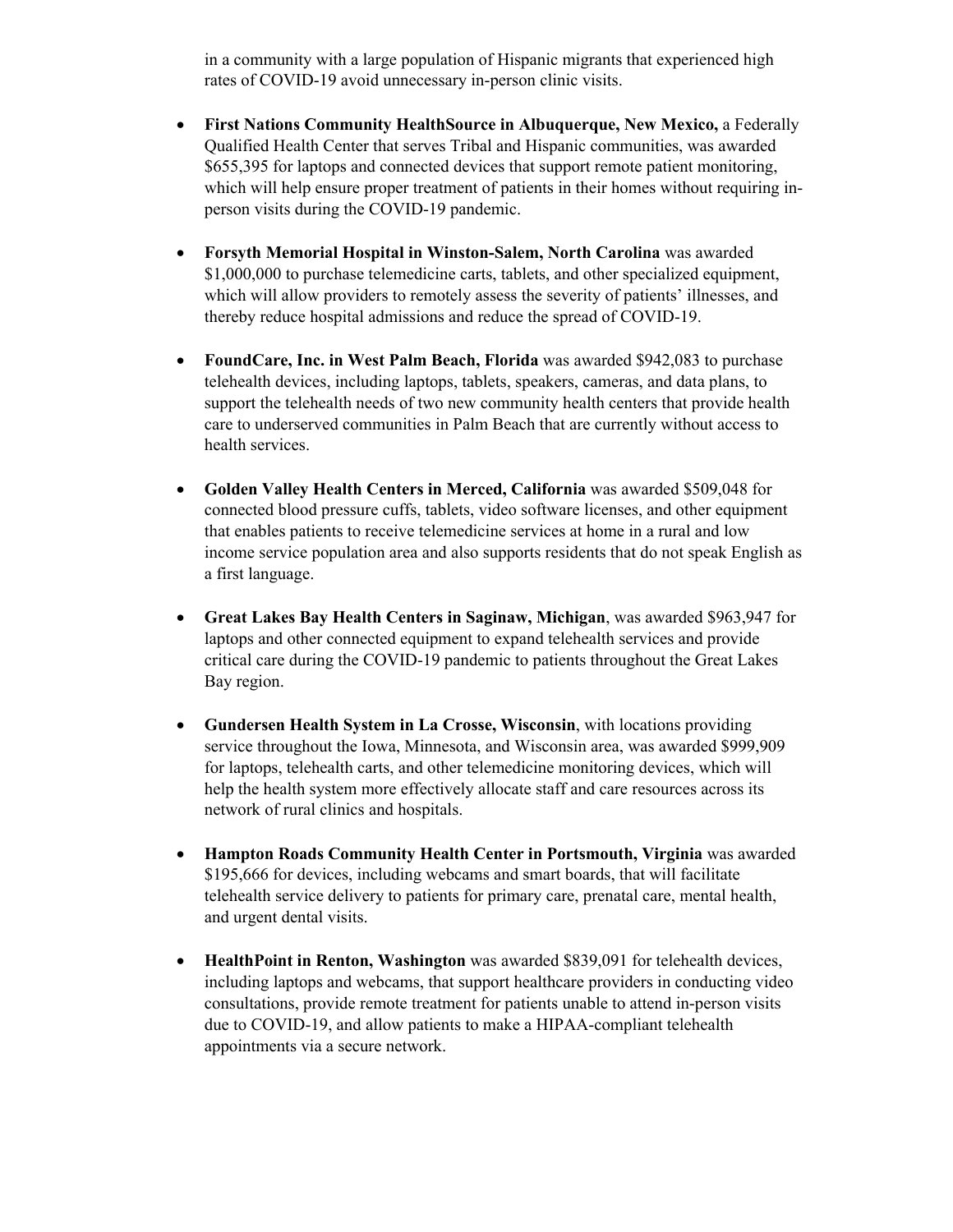- **The Holyoke Medical Center in Holyoke, Massachusetts** was awarded \$795,090 for internet services, laptops and tablets, and teleconferencing software to offer continued support and treatment for patients to reduce the risk of COVID-19 community spread by maintaining social distancing, facilitating remote monitoring, and conducting remote routine medical interventions and procedures.
- **Holzer Health System in Gallipolis, Ohio** was awarded \$667,723 to purchase telehealth remote monitoring equipment, which will allow for the constant monitoring of the highest risk and most vulnerable patients, allow for remote consultation with primary care providers and specialists, and will protect providers by decreasing exposure to COVID-19.
- **Indiana University Health in Indianapolis, Indiana** was awarded \$908,061 to purchase connected monitoring kits, laptops, and tablets to provide remote treatment to patients with chronic conditions.
- **Kaleida Health in Buffalo, New York**, was awarded \$968,131 to purchase devices, including telemedicine carts, tablets, and laptops, to support specialty, mental health, and primary care provider consultations via video calls, which will enable Kaleida Health to reduce in-person visits, limiting the risk of community spread and freeing up hospital beds for the treatment of COVID-19 patients.
- **The University of Kansas Health System in Kansas City, Kansas** was awarded \$659,146 to purchase telemedicine kiosks and connected devices, such as scales, blood pressure cuffs, glucometers, and pulse oximeters, for remote patient monitoring, as well as augmented virtual reality platforms to enable providers to make timely diagnoses and treatment decisions for patients.
- **Kodiak Island Health Care Foundation in Kodiak, Alaska** was awarded \$86,033 to purchase upgraded servers and laptops to improve its information technology capabilities to offer secure and effective telehealth services to a patient population that includes homeless individuals, veterans, high risk individuals, military families, and all other patients in the Kodiak community.
- **La Casa de Salud in Bronx, New York** was awarded \$419,875 for telehealth devices, including telemedicine carts, and software that will promote social distancing, aid in monitoring the progression of home-quarantined COVID-19 patients, enable providers who are quarantined but asymptomatic to provide care remotely from their homes, and help patients with transportation barriers access care.
- **Lawndale Christian Health Center in Chicago, Illinois** was awarded \$172,354 to purchase connected carts for telehealth services, enabling offsite staff members specializing in behavioral health to provide care to patients, as well as the purchase of laptops to assist staff in providing telehealth follow-up for homeless shelters across Chicago.
- **Loretto Hospital in Chicago, Illinois** was awarded \$823,600 for new devices and equipment critical to providing effective and efficient health care from a distance, which includes real-time communication with patients through video-conferencing and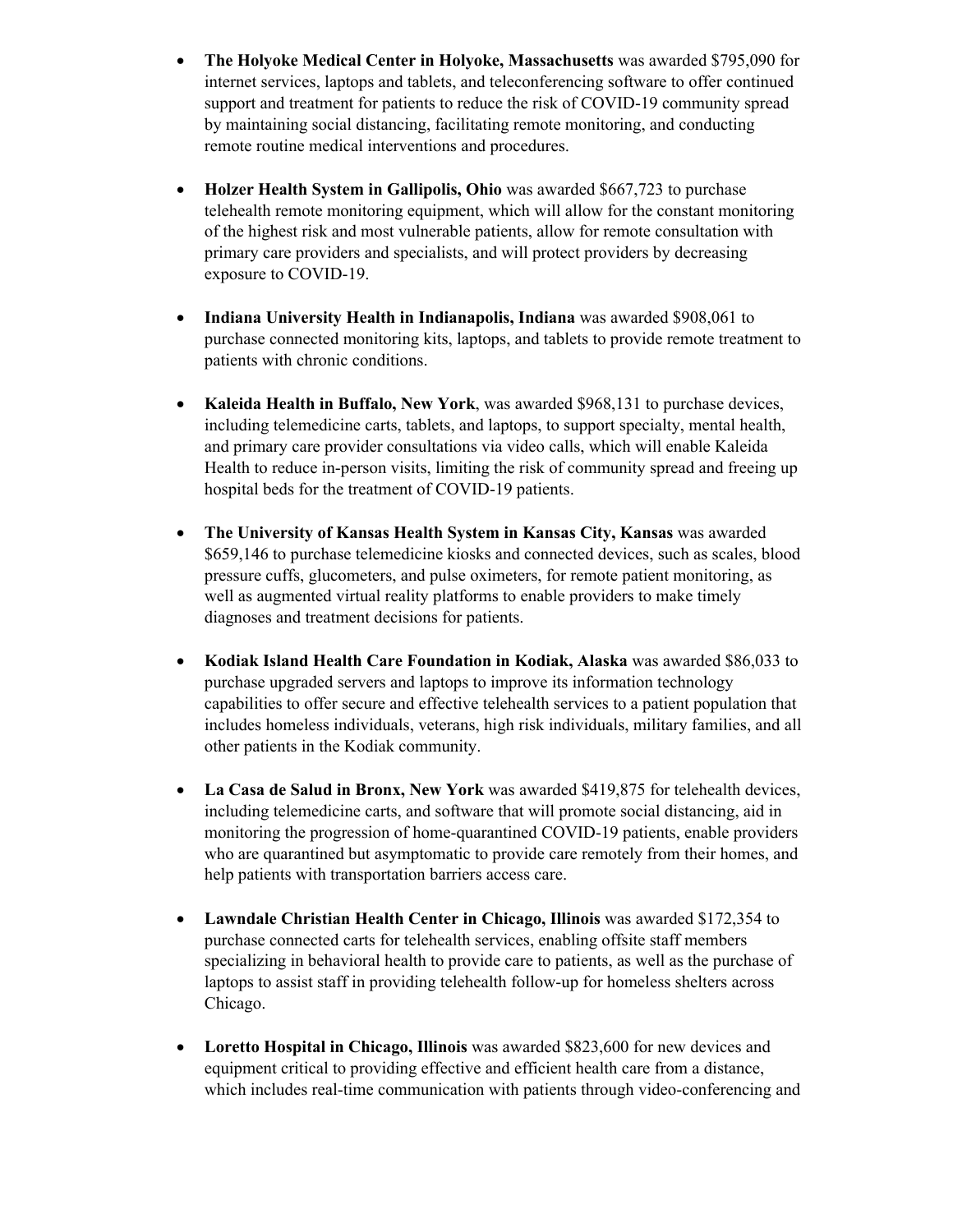email, remote monitoring of patients with COVID-19 and chronic conditions using measurements for vital signs and other important metrics, and the utilization of off-site specialists to review imaging and provide diagnoses.

- **Marion County Public Health Department in Indianapolis, Indiana** was awarded \$299,799 to augment its existing COVID-19 testing stations and vaccination sites with laptops, tablets, monitors, and web cameras, enabling it to maintain required records on testing and vaccinations, provide data for the epidemiology department and to the state's COVID-19 taskforce, and facilitate record-keeping and patient communications.
- **Marlette Regional Hospital in Gaylord, Michigan** was awarded \$382,730 for telehealth devices and services, including laptops, phones, and monitors, which will be used to plan, schedule, and execute telehealth visits to reduce patient visits to the emergency room and stop the spread of COVID-19.
- **Mercy Health in St. Louis, Missouri** was awarded \$793,788 to purchase telehealth devices, including telemedicine carts and monitors, that allow in-room staff to contact offsite caregivers via video conferencing to allow for specialized, remote treatment.
- **Mercy Hospitals, a consortium of hospitals in Oklahoma** was awarded \$776,620 for telehealth devices, including telehealth carts and custom wall monitors, which will allow for the remote assessment and care of patients.
- **Michigan Primary Care Association, a consortium of community health centers throughout Michigan,** was awarded \$990,000 to purchase remote monitoring devices for patients with chronic conditions, enabling providers to effectively monitor patients without risking exposure to COVID-19.
- **The Minnie Hamilton Health System, in Grantsville, West Virginia** was awarded \$457,568 to purchase equipment and software to improve internet access, voice services, network throughput, and the quality of telemedicine communications, which will increase access to care by reducing economic and geographic barriers for patients, many of whom live in rural communities.
- **Montefiore St. Luke's Cornwall Hospital in Newburgh, New York** was awarded \$749,385 for smart TVs, tablets, cameras, and other devices that will allow healthcare workers to communicate virtually with patients and co-workers, enabling both direct patient care as well as patient-to-family communications while continuing to isolate COVID-19 patients.
- **Mohawk Valley Health System, which services Oneida, Herkimer, and Madison counties in New York** was awarded \$697,382 to purchase tablets, video software licenses, and upgrade internet connectivity and telecommunications services to expand telehealth capabilities, to decrease exposure to COVID-19 for both medical and behavioral health patients, to observe and treat COVID-19 positive patients remotely, and to allow face-to-face, at-home visits.
- **Mount Vernon Neighborhood Health Center in Mount Vernon, New York** was awarded \$761,314 to provide remote patient monitoring services to its patients,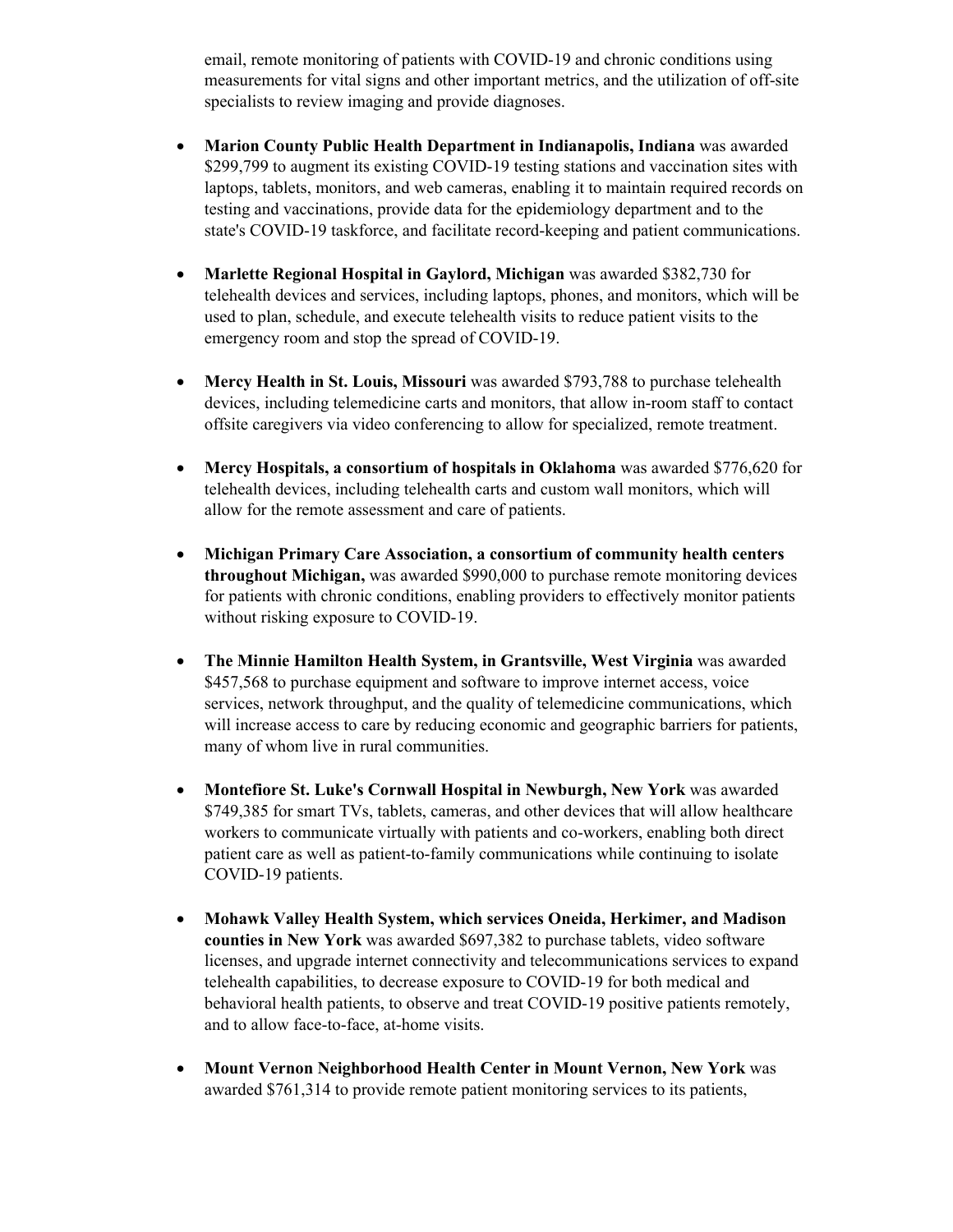including a telehealth first-aid kit with connected blood pressure monitors, connect glucometers, and VoIP devices, to ensure quality care.

- **Nathan Littauer Hospital and Nursing Home in Gloversville, New York** was awarded \$283,254 for network upgrades, which will allow the patients they serve, primarily low-income and elderly populations, to continue medical appointments remotely while reducing potential exposure to COVID-19.
- **The North Miami Center in Miami, Florida** was awarded \$213,834 for devices, telecommunication services, and teleconferencing services to provide remote health care treatment to low-income and uninsured patients.
- **Novant Health in Fort Mill, South Carolina** was awarded \$574,413 to purchase telemedicine carts and specialized equipment, including devices to remotely assess lung capacity, which will allow for patients to be monitored and tracked without requiring in-person visits.
- **Okeene Municipal Hospital in Okeene, Oklahoma** was awarded \$221,821 to purchase connected devices, including telemedicine carts, tablets, phones, laptops, and peripherals, to deliver care to rural populations that have been particularly strained since the onset of the COVID-19 pandemic.
- **Oonalaska Wellness Center in Anchorage, Alaska** was awarded \$79,892 to purchase wireless devices, upgrade network connectivity, and improve its telemedicine carts to support video consultations with patients, many of whom reside in extremely remote areas that are hundreds of miles from the nearest hospital.
- **Palmetto Care Connection in Bamberg, South Carolina** was awarded \$782,575 for remote monitoring devices such as connected blood pressure monitors, glucose monitors, and pulse oximeters so high-risk patients can continue receiving quality care remotely with lower risk of COVID-19 transmission.
- **Pillars Community Health in La Grange, Illinois** was awarded \$598,504 to purchase laptops, software, and remote monitoring devices to increase access to health care services for low-income, uninsured, and underinsured individuals and families, as well as those experiencing homelessness.
- **Prairie Ridge Health, Inc. in Columbus, Wisconsin** was awarded \$50,470 to purchase phones and video software that will allow providers to meet with patients in remote settings, reduce the risk of exposure by supporting physical distancing, better allocate resources by reducing demand for additional personal protective equipment, and maintain a high quality level of care during the pandemic.
- **Regions Hospital in Saint Paul, Minnesota, including Critical Access Hospitals in Wisconsin,** was awarded \$1,000,000 to purchase a remote patient care telehealth platform that will allow physicians to remotely examine, diagnose and monitor patients with chronic conditions to preserve access to care and reduce economic healthcare disparities.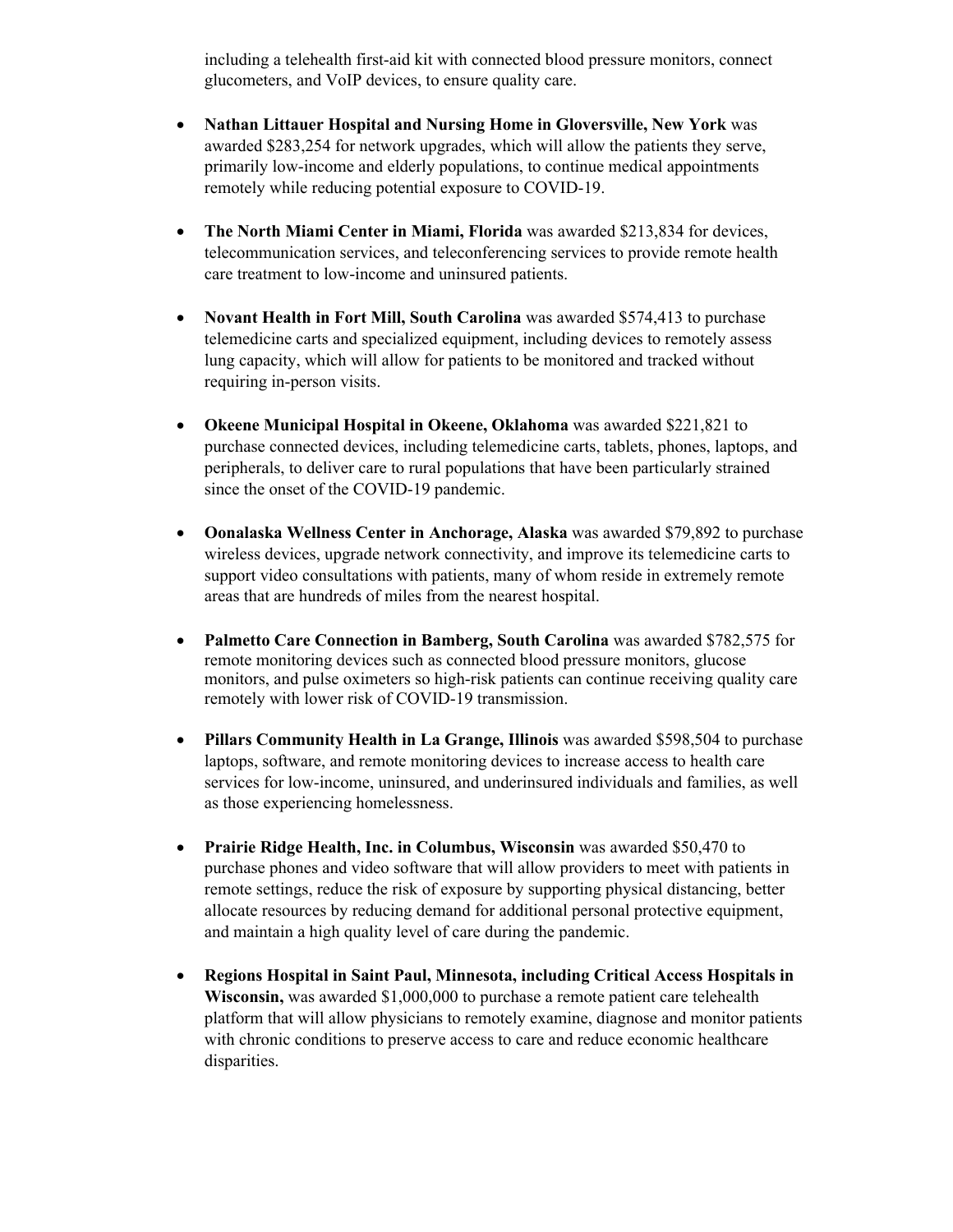- **Robeson Health Care Corporation, with locations throughout North Carolina,**  was awarded \$495,633 to purchase connected equipment, including routers, phone systems, and software in support of expanded telehealth services to a patient population that faces a lack of access to transportation and high vulnerability to COVID-19.
- **Saint Joseph's Hospital in Yonkers, New York** was awarded \$927,213 to implement an integrated web-based telehealth platform in the Emergency Department, Primary Care, Behavioral Health and Substance Abuse and School-Based Health Centers to provide remote patient medical and behavioral health services and to expand the hospital's geographic reach.
- **Skagit Regional Health in northwest Washington** was awarded \$38,515 for videoconferencing software that will facilitate secure provider visits with patients.
- **St. Barnabas Hospital in the Bronx, New York** was awarded \$998,624 to enhance internet connectivity and purchase devices and software , including computers, laptops, tablets, mobile phones, and telehealth platforms, that will support remote patient care for those who tested positive for COVID-19 and patients with high risk health conditions.
- **St. Bernard's Healthcare in Jonesboro, Arkansas** was awarded \$547,270 for remote patient monitoring platforms and devices that allow patients to connect to physicians, both in-person and at home, and allow providers to better monitor patient outcomes during the COVID-19 pandemic.
- **St. John's Episcopal Hospital in Far Rockaway, New York** was awarded \$372,744 to establish a telehealth program by purchasing a telehealth platform and associated devices and equipment, which will allow medical and behavioral health providers to serve low-income and underserved patients.
- **Swope Health Services in Kansas City, Missouri** was awarded \$843,387 for connected devices, including tablets and laptops, that enable healthcare and dental providers to conduct COVID-19 patient testing and treatment, and to purchase remote monitoring devices and software for providers to monitor at-risk patients with chronic illnesses from home.
- **Union Community Health Center in the Bronx, New York** was awarded \$999,075 for remote patient monitoring platforms, software, and devices that relay patient clinical data to providers in real time, enabling clinicians to troubleshoot, adjust medications, and closely monitor chronic health conditions in their most vulnerable and underserved populations.
- **UnityPoint Health, a consortium of 19 hospitals located in Iowa, northern Illinois and south-central Wisconsin**, was awarded \$1,000,000 for connected telehealth devices, including telemedicine carts and digital stethoscopes, which will allow providers to increase the use of virtual evaluation, monitoring, and management of patients, which will help keep providers and patients safe, reduce urban-rural health disparities and barriers for low income patients, improve access to specialty care, and